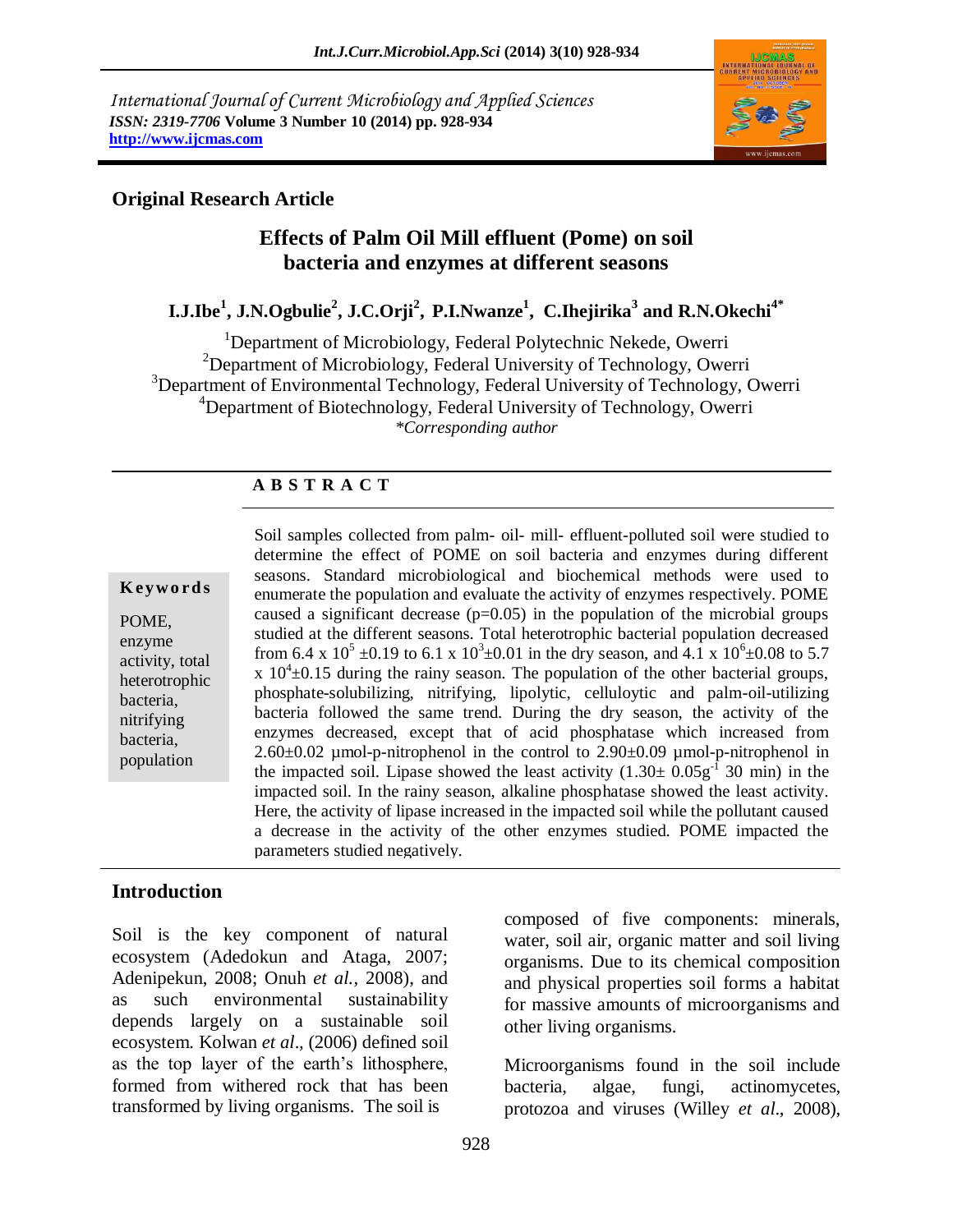but bacteria constitute the basic mass of all soil microorganisms. They are characterized by high metabolic activity. Most soil bacteria are characterized by the ability to adhere to surfaces of the mineral molecules and to the soil colloids.

Man's industrial and economic activities in his immediate environment have brought about improved living conditions to him. However, these activities produce wastes which inevitably get disposed on land and negatively shift the ecological balance thus threatening man's life and health (Olorunfemi *et al.,* 2008).

The global production of palm oil is growing at a very high rate and the pollution caused by waste materials from the palm oil mills has become a serious problem (Orji *et al.,* 2006). In Nigeria, the business of palm oil extraction is dominated by the peasant farmers who use mainly the semimechanized method of extraction (Orji *et al.;* 2006) and the palm oil mill effluent generated is poured away into available pieces of land near the mill (Orji *et al.,*  2006).

Palm oil is an edible plant oil derived from the pulp (Reeves *et al*., 1999) of the fruit of the oil palm *Elaeis guineensis*. Oil palm is the most productive oil-producing plant in the world, with one hectare of oil palm producing between 10-35 tonnes of fresh fruit bunch (FFB) per year (Hartley, 2004 and Ma *et al*., 2000). The palm has a life over 20 years, but the economic life is 20-25 years

Palm oil mill effluent (POME) is one of the major wastes from the palm oil industry and it has the most problematic environmental pollution potential among the palm oil mill wastes. It is the residual liquid waste product obtained after extraction of oil from the

fruits of the oil palm (Orji *et al.,* 2006). Often palm oil mill effluent (POME) is discharged indiscriminately into the environment, particularly on farmlands (Ogboghodo *et al*., 2001, 2003, 2006). POME discharged from an oil mill, is objectionable and could pollute streams, rivers or surrounding land (Hartley, 2004, Roslan *et al*., 2009). Orji *et al.,* (2006) showed that soils where palm oil mill effluents were freshly discharged had very scanty microbial population and diversity. The entire ecosystem changes when new materials are added to the soil, as microorganisms die off or move away from contaminants or pollutants. The soil microorganisms have enzymes which make them to show a variety of metabolic activity, that ensures the permanence (continuity) of element cycles in nature. The enumeration of microorganisms and assessment of the activity of soil enzymes provide an integrative measure of the biological status of the soil (Li *et al.,* 2005*).* 

This work assessed the effects of POME on some groups of soil bacteria and the activity of soil enzymes.

# **Materials and Methods**

## **Soil Sample Collection**

Soil samples were collected using disinfected trowel from 0-15 cm depth, in soils polluted with POME, and adjacent agricultural land for the control samples; from Mmahu in Ohaji/Egbema LGA noted for palm oil processing in Imo State. A set of soil samples was collected during the dry season (December – March) and another set of soil samples was collected during the rainy season (April – October). The coordinates of Ohaji/Egbema Local Government Area are longitude  $4^{\circ}49'$  N and latitude  $6^{\circ}34^{\circ}$  E.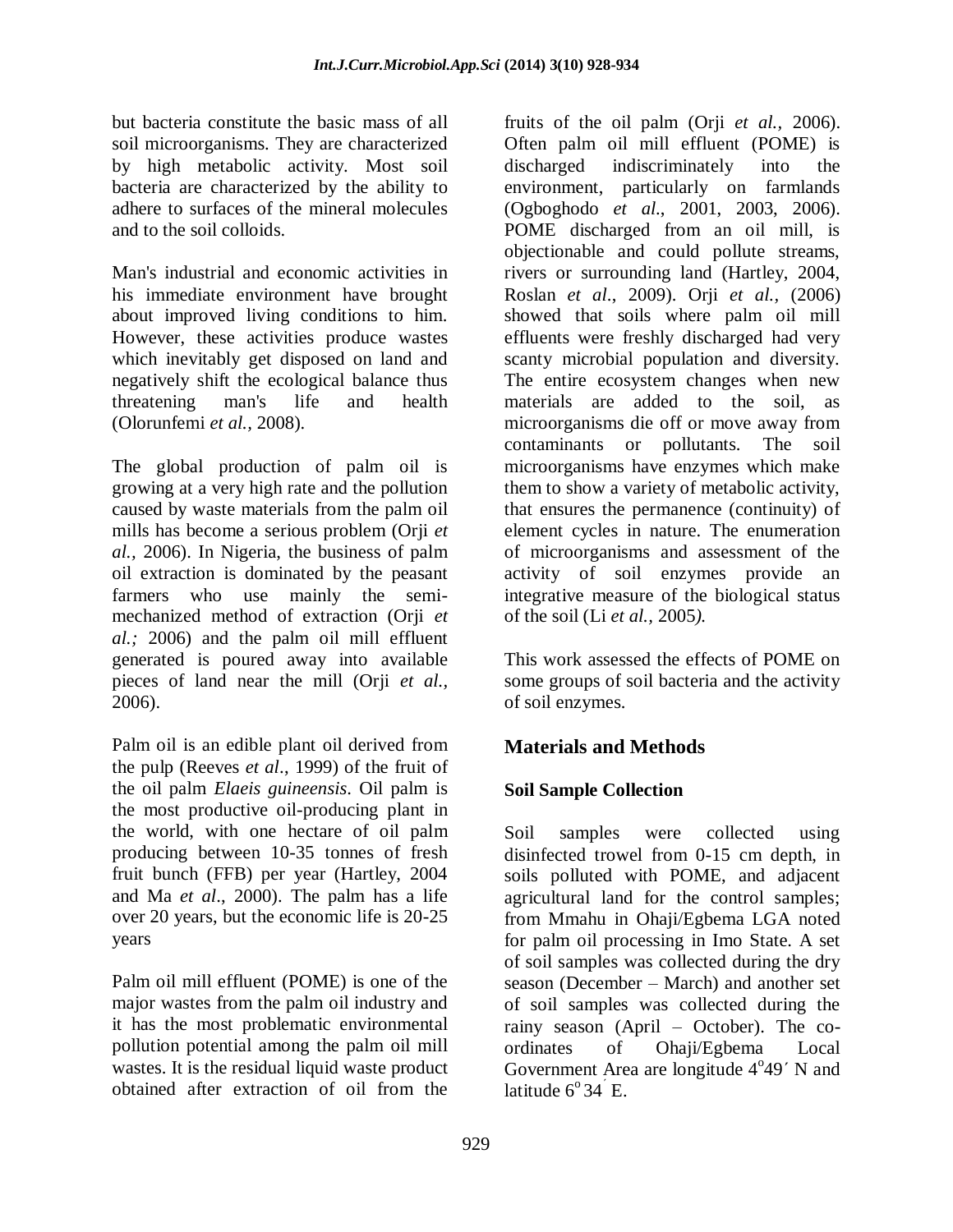#### **Samples Preparations for Analysis**

Bulked or composite soil samples from impacted and control sites were air-dried, ground, sieved (2mm) and stored at room temperature ( $28\pm2$ <sup>O</sup>C) for 24h.

#### **Microbiological Analysis**

#### **Estimation of Total Heterotrophic Bacteria (THB)**

The method described by Okpokwasili and Okorie (1988) was used to estimate the population of heterotrophic bacteria in the impacted and control soil samples.

### **Estimation of POME-utilizing Bacteria (PUB)**

One (1) gram of POME-impacted soil sample was weighed and transferred into a test tube containing 9ml of sterile distilled water, shaken and serial diluted. T

hen 0.1ml aliquot of the appropriate dilution was inoculated on to mineral salt of Mills *et al*., (1978) as modified by Okpokwasili and Okorie (1988); and POME as the sole carbon source (Alias and Tan, 2005). The inoculated medium was incubated at room temperature  $(28\pm2\degree C)$  for 24h.

#### **Estimation of Nitrifying Bacteria (NB)**

An aliquot  $(0.1 \text{ml})$  of  $10^{-3}$  dilution was inoculated on mineral salt agar medium [0.06 g CaCl<sub>2</sub>; MgSO<sub>4</sub>.7H<sub>2</sub>O; 0.06 G FeCl<sub>2</sub>; 0.106 g KH<sub>2</sub>PO<sub>4</sub>; K<sub>2</sub>HPO<sub>4</sub>; 0.06 g Ca(NO3)<sub>2</sub> and  $0.488$  g (NH<sub>4</sub>)<sub>2</sub>SO<sub>4</sub>] solidified with 1% Difco Noble Agar, using spread plate technique. Bacterial growth was obtained after 48-72h incubation at room temperature (28±2<sup>o</sup>C) (Nwaugo *et al.*, 2004).

#### **Estimation of Lipolytic Bacteria (LB)**

This was carried out according to Mohan *et al*., (2008). Aliquots of diluted soil samples were plated on tributyrin agar for 24h, and the formation of halo zones around the colonies on tributyrin agar was considered as positive result for the test.

#### **Enumeration of Phosphate Solubilizing Bacteria (PSB)**

About 0.1ml of  $10^{-3}$  dilution of soil sample was inoculated on NBRI-BPB medium using spread plate method, and incubated at  $30^{\circ}$ C for 3 days. The medium was solidified with 1% Difco Noble Agar. Production of yellow halos around the colonies was taken as positive result (US Patent, 2003).

### **Enumeration of Cellulolytic Bacteria (CEB)**

The organisms were enumerated by plating serially diluted soil samples on cellulose agar which contained carboxy methyl cellulose (CMC), according to the method of Hatami *et al*., (2008).

#### **Enzyme assay Acid and Alkaline Phosphatases**

They were assayed based on the colorimetric estimation of the p-nitrophenol released by phosphatase activity when soil is incubated with buffered (pH 6.5 for acid phosphatase) activity and pH 11 for alkaline phosphatase activity) sodium p- nitrophenyl phosphate solution and toluene (Alef and Nannipieri, 1995).

#### **Lipase Assay**

The method described by Onilude *et al*., (2010) was employed in this assay.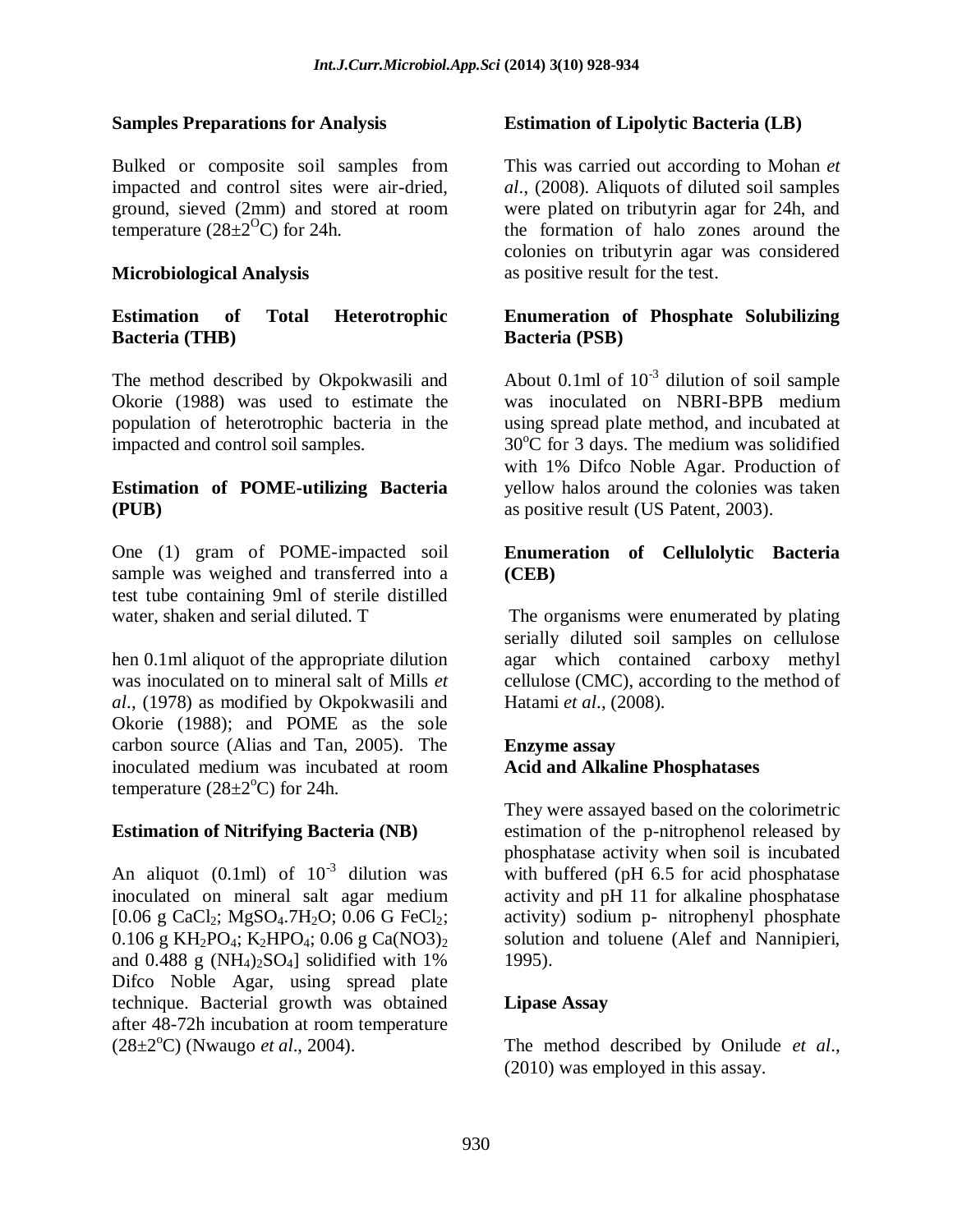### **Urease Assay**

This was assayed using the method described by Alef and Nannipieri (1995). The method is based on the determination of ammonia released after incubation of soil samples with urea solution for 2h at  $37^{\circ}$ C.

**Cellulase Assay** The assay method described by Alef and Nannipieri (1995) was used. The method is based on the determination of released reducing sugars after the incubation of soil samples with carboxy methyl cellulose salt solution (CMC) for 24h at  $50^{\circ}$ C.

## **Assay for Dehydrogenases**

The assay method as described by Cassida *et al*., (1964) was used. The assay involved colorimetric estimation of 2, 3, 5-triphenyl formazan (TPF) produced by the reduction of 2, 3, 5-triphenyltetrazolium chloride (TTC) by soil microorganisms.

## **Statistical Analysis**

SPSS was used to carry out a paired sample T-test to analyze the data and make inferences.

## **Results and Discussion**

**Seasonal microbial loads:** The control had greater numbers of microorganisms than the impacted soil in all the groups of microorganisms in the different seasons. POME had significant (p=0.05) negative impact on the soil. During the dry season, total heterotrophic bacteria (THB) had the highest count in the control while nitrifying bacteria (NB) had the lowest count in the impacted soil. In the rainy season, the population of the different bacterial groups in the impacted soils decreased significantly (p=0.05) when compared to the control.

THB had the highest count both in the control and the impacted soil (4.1 x  $10^6 \pm 0.08$  – 5.7 x  $10^4 \pm 0.15$  cfu/g) respectively, while POME-utilizing bacteria (PDB) had the second highest population, having decreased from  $3.1 \times 10^4 \pm 0.19 - 1.1$ x  $10^4 \pm 0.01$ cfu/g. NB had the least count in the control  $(3.9 \times 10^3 \text{ cfty/g})$ . Phosphatesolubilizing bacteria (PSB) decreased from 1.9 x  $10^4$  ±0.19 – 1.6 x  $10^3$  ±0.02cfu/g, cellulolytic bacteria (CEB) decreased from 3.2 x  $10^4 \pm 0.25 - 5.2$  x  $10^3 \pm 0.08$  cfu/g and lipolytic bacteria (LB) decreased from 1.7 x  $10^4 \pm 0.13 - 1.9 \times 10^3 \pm 0.15$  cfu/g.

**Enzymes activity**: In the dry season, except for acid phosphatase which increased from 2.60±0.02 µmol-p-nitrophenol in the control to 2.90±0.09 µmol-p-nitrophenol in the impacted, the activities of the enzymes decreased in the impacted soil. Dehydrogenase had the highest activity in the control  $(22.40 \pm 0.22 \text{ mg g}^{-1} 2\text{h}^{-1})$ , and lipase showed the least activity  $(1.30\pm$  $0.05g^{-1}$  30 min) in the impacted soil. Alkaline phosphatase also showed very low activity  $(1.40\pm0.12 \mu \text{mol-p-nitrophenol}).$ 

POME affected the soil enzymes significantly  $(p=0.05)$  as well, during the rainy season. They all decreased in activity in the impacted soil except lipase which increased in activity  $(2.40 \pm 0.02 - 2.80 \pm 0.28)$  $g^{-1}$  30 min). Alkaline phosphatase showed the least activity  $(1.90\pm0.19 \text{ \mu mol-p-}$ nitrophenol) in the impacted soil. Dehydrogenase activity decreased from  $28.76\pm0.3$  mg g<sup>-1</sup> 6h<sup>-1</sup> in the control to  $24.01\pm0.00$  mg g<sup>-1</sup> 6h<sup>-1</sup> in the impacted soil (though it had the highest activity in both the control and the impacted soils), cellulase from  $4.10\pm0.19-3.0\pm0.17$  mg g<sup>-1</sup> 6h<sup>-1</sup>, urease from  $3.80 \pm 0.05 - 3.50 \pm 0.05$  g<sup>-1</sup> 30 min and acid phosphatase from  $3.60\pm0.02$  –  $3.1\pm0.01$  µmol-p- nitrophenol.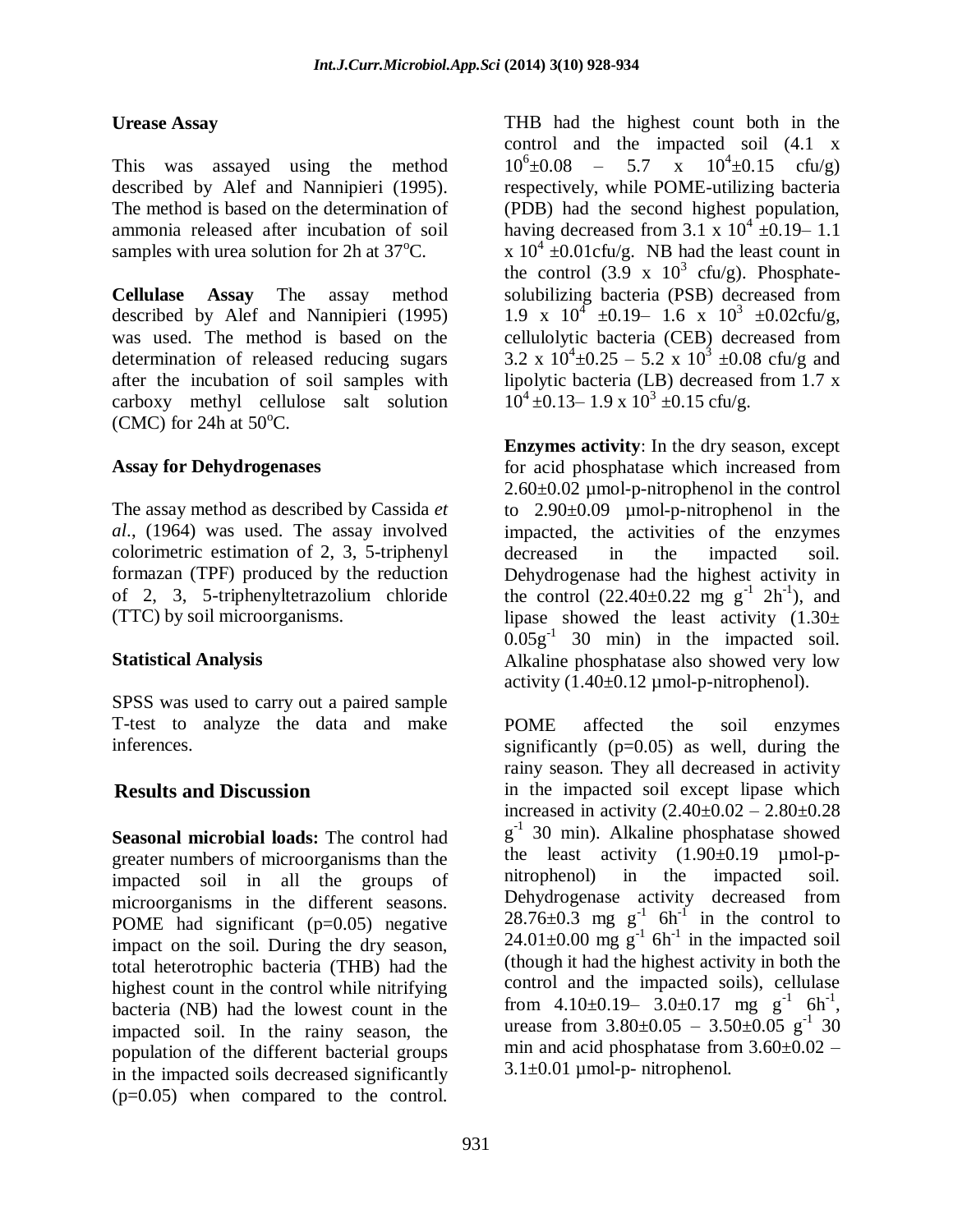There was significant difference  $(p=0.05)$  in the population of the bacterial groups in the POME-impacted soil when compared to the control (Table1). The control had higher numbers of microorganisms than the impacted soil in all the bacterial groups, indicating that POME had negative effect on the microorganisms. Although POME contains metabolizable nutrients, the high concentration of POME at the dump site, together with excess water suppressed the growth of the organisms. The excessive moisture may have created anaerobic conditions (Nwaugo *et al*., 2008). Additionally, the decomposition of POME by soil microbes could have induced  $O_2$ depletion in the surface soil, thereby inhibiting aerobic microbial activity (Nwoko and Ogunyemi, 2010). The toxicity of POME may also be due to the presence of phenols and other organic acids which are responsible for its phytotoxic effect and antibacterial activity (Capasso *et al*., 1992, Pascual *et al*., 2007). Total heterotrophic bacteria (THB) had the highest count in the control. Palm oil-utilizing bacteria (PUB) had the highest population in the impacted soil. This is expected because the pollutant may have provided a good environment for them to flourish, since it contains utilizable components for the organisms. Zaliha *et al*., (2007) and Nwaugo *et al*., (2009) obtained

similar results with lipolytic bacteria. In this work, phosphate-solubilizing bacteria (PSB) and nitrifying bacteria (NB) had very low densities in the impacted soil, which is indicative of the adverse effect of POME when it is in high concentration (Nwaugo *et al*., 2008). Okwute and Isu (2007) observed that ammonium oxidizers (nitrifiers) were not present in POME-impacted soil but grew in non-POME-impacted soil. POME, thus, had adverse effect on nitrification, which is very sensitive to environmental changes like pH change. The POME increased the acidity of the soil which affected nitrification.

The activities of the enzymes decreased or increased significantly (p=0.05) in the impacted soil (Table 2). The activities of the enzymes decreased, except that of acid phosphatase which increased. This may be due to the high concentration of phenols and other organic acids at the dump site (Pascual *et al*., 2007). Dehydrogenase (DHA) showed the highest activity, which is in accordance with the population of the organisms. But when compared to its activity in the control, DHA activity reduced, which is indicative of the stress on the organisms by the pollutant. This agrees with Li *et al*., (2005), Walsh *et al*., (1994) and Huang *et al*., (2009) that DHA should form part of bio-indicators of soil pollution assessment.

**Table.1** Effect of POME on Microbial Load of Soil (cfu/g) in Different Seasons

|                                 | <b>Dry Season</b>                       |                            | <b>Rainy Season</b>                           |                      |
|---------------------------------|-----------------------------------------|----------------------------|-----------------------------------------------|----------------------|
| <b>Microbial Group</b>          | <b>Control</b>                          | <b>Impacted Soil</b>       | Control                                       | <b>Impacted Soil</b> |
| Nitrifying Bacteria             | $3.4 \times 10^3 \pm 0.19$              | $1.2 \times 10^3 \pm 0.15$ | $\frac{3.9x10^3 \pm 0.19}{3.9x10^3 \pm 0.08}$ |                      |
| Phosphate Solubilizing Bacteria | $1.1x10^4 \pm 0.01$                     | $1.3x10^{3} \pm 0.04$      | $1.9x10^4 \pm 0.19$ $1.6x10^3 \pm 0.02$       |                      |
| Total Heterotrophic Bacteria    | $6.4x10^{5} \pm 0.19$                   | $6.1x10^{3} \pm 0.01$      | $4.1x10^{6} \pm 0.08$ $5.7x10^{4} \pm 0.15$   |                      |
| Cellulolytic Bacteria           | $2.1x10^4\pm0.19$                       | $4.7x10^{3} \pm 0.13$      | $3.2x10^4 \pm 0.25$ $5.2x10^3 \pm 0.08$       |                      |
| Lipolytic Bacteria              | $1.4x10^{4} \pm 0.19$                   | $1.6x10^{3} \pm 0.02$      | $1.7x10^{4} \pm 0.13$ $1.9x10^{3} \pm 0.15$   |                      |
| Palm Oil Degrading Bacteria     | $2.3x10^4 \pm 0.26$ $7.3x10^3 \pm 0.13$ |                            | $3.1x10^4 \pm 0.19$ $1.1x10^4 \pm 0.01$       |                      |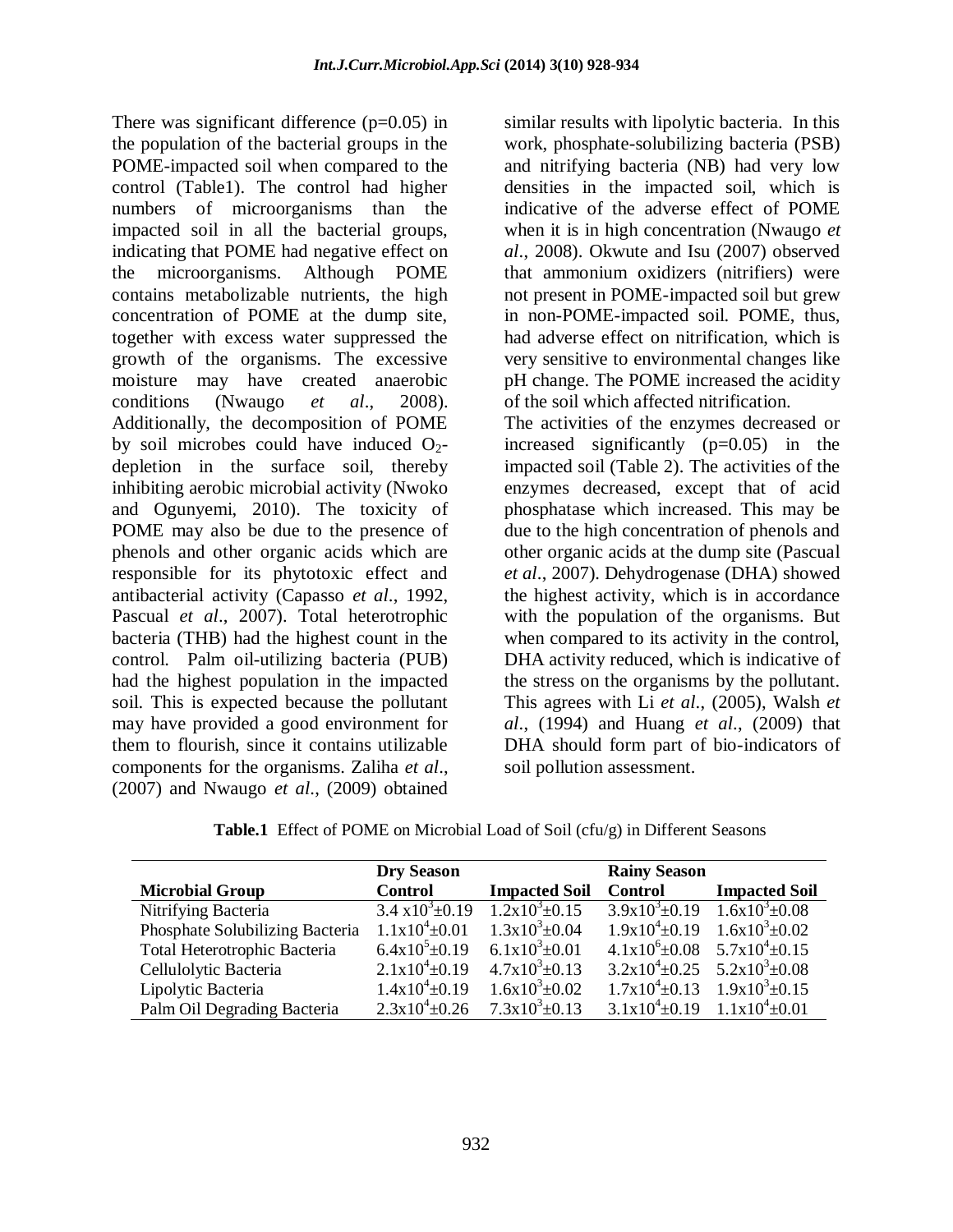|                                               | <b>Dry Season</b> |                      | <b>Rainy Season</b> |                  |
|-----------------------------------------------|-------------------|----------------------|---------------------|------------------|
| <b>Enzymes</b>                                | <b>Control</b>    | <b>Impacted Soil</b> | <b>Control</b>      | <b>Impacted</b>  |
|                                               |                   |                      |                     | Soil             |
| Dehydrogenase (mg $g^{-1}$ 6h <sup>-1</sup> ) | $22.140 \pm 0.22$ | $16.21 \pm 0.19$     | $28.76 \pm 0.30$    | $24.01 \pm 0.00$ |
| Acid Phosphatase (µmol-p-nitrophenol)         | $2.60 \pm 0.02$   | $2.90 \pm 0.09$      | $3.60 \pm 0.02$     | $3.10\pm0.01$    |
| Alkaline Phosphatase (umol-p-nitrophenol)     | $2.40 \pm 0.17$   | $1.40\pm0.12$        | $3.20 \pm 0.03$     | $1.90 \pm 0.19$  |
| Urease $(mg g^{-1} 2h^{-1})$                  | $3.40 \pm 0.09$   | $2.90 \pm 0.18$      | $3.80\pm0.05$       | $3.50\pm0.05$    |
| Cellulase (mg $g^{-1}$ 6h <sup>-1</sup> )     | $3.40 \pm 0.02$   | $2.20 \pm 0.02$      | $4.10\pm0.19$       | $3.00 \pm 0.17$  |
| Lipase $(g^{-1} 30 \text{ min})$              | $2.10\pm0.02$     | $1.30\pm0.05$        | $2.40 \pm 0.02$     | $2.80 \pm 0.28$  |

**Table.2** Effects of POME on the activity of soil Enzymes Relative to the Control

#### **References**

- Adedokun, O. M and Ataga, A. E. 2007. Effects of amendments and Bioaugumentation of Soil polluted with Crude Oil, automotive Gasoline Oil, and spent engine oil on the growth of cowpea *(Vigna unguiculata* L Walp). *Scientific Research and* Essay 2 (5): 147-149.
- Adenipekun, C. O. 2008. Bioremediation of Engine Oil polluted soil by *Pleurotus Tuber-regium* Singer, a Nigerian White-rot Fungus. *African Journal* of *Biotechnology* 7(1): 055- 058.
- Alias, Z and Tan, I. K. P. 2005. Isolation of palm oil-utilizing, polyhdroxyalkanoate (PHA) producing bacteria by an enrichment technique. *Bioresources Technology* 96(11): 1229-1234.
- Cassida, L. E., J. D. Klein and Santoro, D. 1964. Dehydrogenase activity. *Soil Science* 98: 371-374.
- Hartley, C. W. S. 2004. Environmental Impact of Oil Palm Plantations in Malaysia. Palm Oil Research Institute of Malaysia (PORIM) Occasional Paper. 33: 1-27.
- Hatami, S., H. A. Alikhami, H. Besharati, N. Salehrastin, M. Afrousheh and Yazdani, J. Z. 2008. Investigation of Aerobic Cellulolytic Bacteria in

some of North Forest and Farming Soils. *American-Eurasian Journal of Agriculture and Environmental Sciences,* (3)5: 713- 716.

- Huang, S., B. Peng, Z. Yang, L. Chai and Zhou, L. 2009. Chromium Accumulation, microorganism population and enzyme activities in soil around chromium-containing slag heap of steel alloy factory. *Trans. Nonferrous Methrological Society of China* 19: 241-248.
- Kolwzan, B., W. Adamiak, K. Grabas and Pawleczyk, A. 2006. *Introduction toEnvironmental Microbiology*. Oficyyna Wydawnicza Politechniki Wroclawskiej, Wroclaw.
- Li, H., Y. Zhang, C. G. Zhang and Chen, G.. X. 2005. Effects of Petroleumcontaminating waste water irrigation on bacterial diversity and enzymatic activities in a paddy soil irrigation area. *Journal of Environmental Quality* 34: 1073-1080.
- Ma, A. N., Y. Tajima, M. Asahi and Hannif, J. 2000. A novel treatment process forPalm Oil Mill Effluent. Palm Oil Research Institute of Malaysia (PORIM) Occasional Paper 33: 1-27.
- Nwaugo, V. O., G. C. Chinyere and Inyang, C. U. 2008. Effects of palm oil mill effluent (POME) on Soil Bacterial Flora and enzyme activities